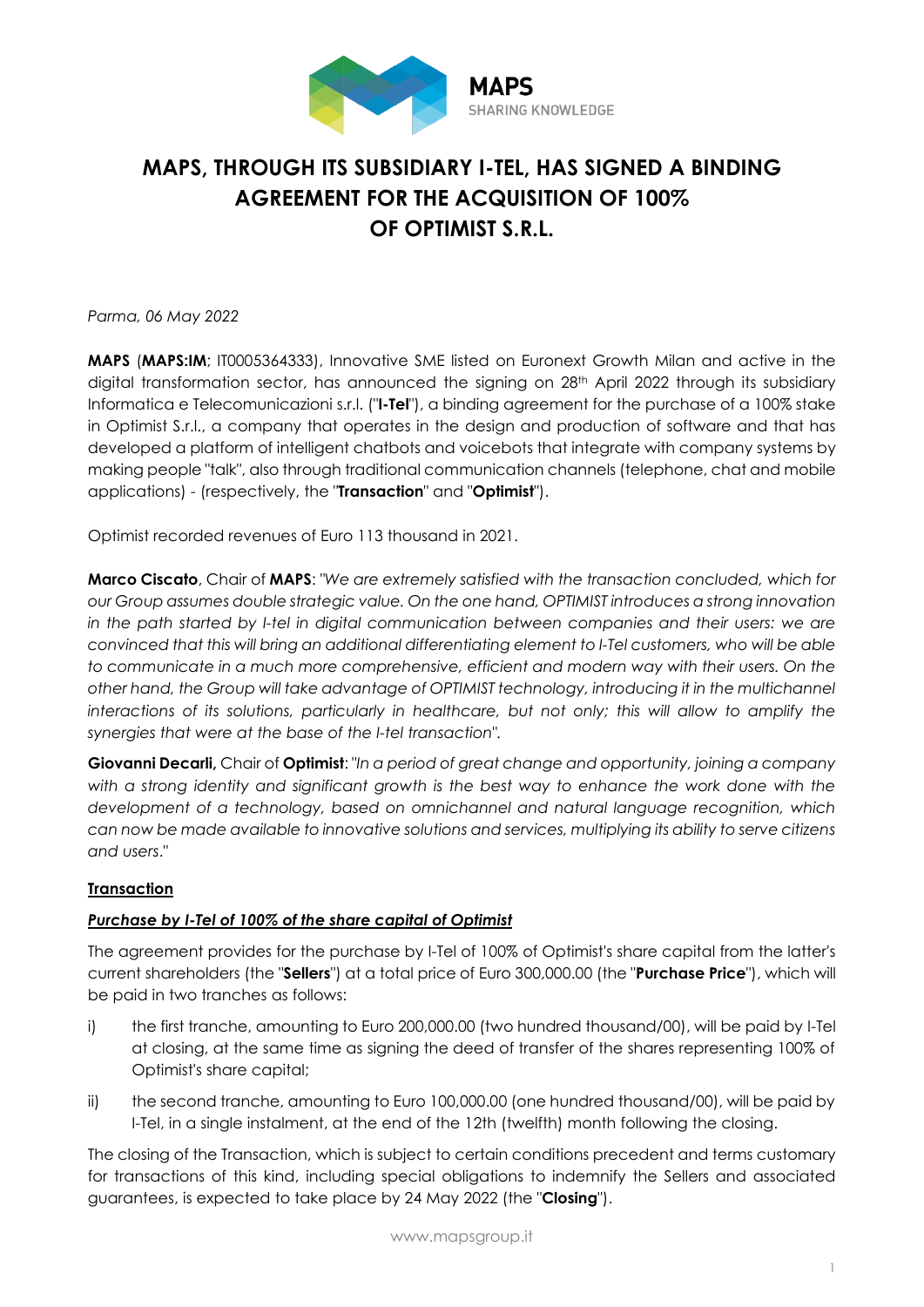

### *Earn-Out*

The Purchase Price will be subject to an eventual supplemental consideration of Euro 100,000.00 upon the satisfaction of the conditions set forth in the agreement (the "**Earn-Out**").

Any Earn-Out will be paid by I-Tel no later than the 24th month following the Closing.

It should be noted that the Transaction is not significant pursuant to Art. 12 of the Euronext Growth Milan Issuers' Regulations, as none of the applicable relevance indexes exceeds 25%.

## *Optimist Governance*

The agreement provides that the Complete Meeting of Optimist will be held at closing and that, after having acknowledged the resignation of the current directors, it will then appoint the new members of Optimist's management body, in the persons who will be indicated for this purpose by I-Tel.

#### *Advisor*

For the legal aspects of the transaction, MAPS was assisted by STARCLEX - Studio Legale Associato, with a team coordinated by the Managing Partner Carlo Riganti.

### **MAPS GROUP**

Founded in 2002, MAPS is an Innovative SME operating in the digital transformation sector. With its registered office in Parma and with approximately 200 employees, it produces and distributes software for the analysis of big data that allows client companies to manage and analyse large quantities of data and information, helping them make strategic and operational decisions and define new business models. Operating in a context characterised by high growth potential: investments in digital transformation estimated for the three-year period 2022-2024 are approximately \$6.3 billion with a CAGR of 16.5% (Source: IDC). MAPS operates through three business units focused respectively on the Health, Energy and Sustainability (ESG) sectors, providing solutions to a portfolio of over 500 highly loyal customers. Through its *Patient Journey* product line, MAPS is positioned as a leader in the field of patient reception in healthcare facilities, presiding over the market with over 1,500 installations, managing 36 million patient admissions nationwide. Thanks to ROSE, an intelligent energy management platform, MAPS now supports the main trends in the energy transition leading to the emergence of new business models based on flexibility, such as the energy communities. In terms of sustainability, GZOOM's *value governance* solution is now used by over 70 Italian organisations to measure objectives, manage risks, and share their non-financial performance. The Group is investing on an ongoing basis in R&D: in the last 3 years it has allocated a total of €5.3 million to innovation. The *Research & Solutions* division, set up in 2016, is responsible for identifying market needs and evolving software solutions.

The Group closes 2021 with consolidated revenues of €21.5 million (+20% compared to 2020) - with significant growth in revenues from Healthcare (+62%) and ESG (+69%) markets - and EBITDA of €5 million (23.3% EBITDA Margin). In the last three years MAPS has more than tripled its revenues from its proprietary solutions (15.2 million in 2021, or 72% of consolidated revenues). The company is characterised by high levels of recurring revenues: recurring fee revenues reached 34% of consolidated operating revenues in 2021 (CAGR 2018-2021 of 38%). The Group's organic growth has been accompanied by significant M&A activity, with the acquisition of IG Consulting (2011), Artexe (2018), Roialty (2019), SCS Computers (2020), IASI (2021) and I-TEL (2022).

Release available on www.emarketstorage.com and on [www.mapsgroup.it](http://www.mapsgroup.it/)

#### **CONTACTS**

MAPS T +390521052300 [info@mapsgroup.it](mailto:info@mapsgroup.it)

Marco Ciscato – Investor Relations Manager [ir@mapsgroup.it](mailto:ir@mapsgroup.it)

EURONEXT GROWTH ADVISOR BPER Banca | T +390272 74 92 29 maps@bper.it

INVESTOR RELATIONS & FINANCIAL MEDIA IR Top Consulting | T +390245473884